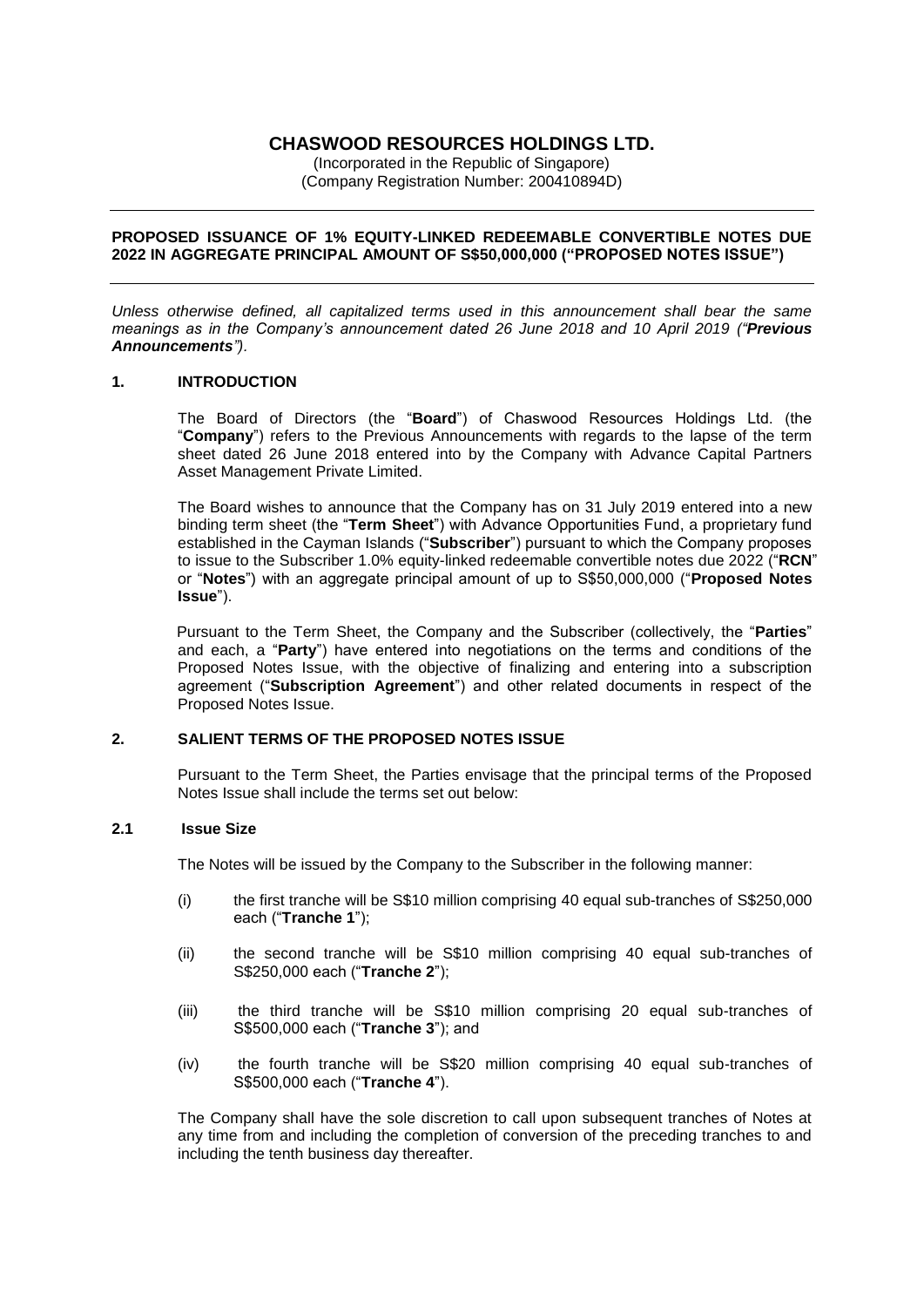The Subscriber shall have the discretion to call upon subsequent multiple sub-tranches of the Notes notwithstanding that all the preceding sub-tranches Notes have not been fully converted.

### **2.2 Closing Dates and Tenure**

The closing dates of the Proposed Notes Issue are as follows:

- (i) Tranche 1: The completion of the drawdown for first sub-tranche of Tranche 1 (the "**Initial Closing Date**")
- (ii) Tranche 2: The completion of the drawdown for first sub-tranche of Tranche 2
- (iii) Tranche 3: The completion of the drawdown for first sub-tranche of Tranche 3
- (iv) Tranche 4: The completion of the drawdown for first sub-tranche of Tranche 4

The tenure of the Notes is 36 months from the Initial Closing Date.

## **2.3 Method of Issue**

The Notes will be privately placed to and purchased by the Subscriber. No offering circular or information memorandum will be issued by the Company for the Proposed Notes Issue.

## **2.4 Conversion Terms and Price**

The Notes must be converted into shares ("**Conversion Shares**"). The Subscriber, however, has the discretion anytime from and including the respective Closing Dates of the tranches up to the close of business on the day falling one week prior to the final maturity date, to decide on the dates to convert the Notes.

The Conversion Price at the discretion of the Subscriber shall be 80% of the average of the closing prices per share on any three consecutive business days during the 45 business days immediately preceding the relevant conversion date of the Notes (the "**Conversion Price**").

## **2.5 Redemption Option**

The Company may redeem the Notes presented for conversion in cash at the Redemption Amount (defined below) if the Conversion Price is less than or equal to 65% of the daily volume weighted average price per share for the 45 consecutive business days period prior to, in respect of the relevant closing dates.

The Redemption Amount is calculated according to the following formula:

 $N \times \{P + [8\% \times P \times (D/365)] + I\}$ 

*Where,*

*"D" the amount of days elapsed since the closing date; "N" the amount of Notes presented for conversion, and; "P" the face value of the Notes presented for conversion. "I" the remaining unpaid interest accrued on the Notes presented for conversion* 

#### **2.6 Administrative Fee**

An administrative fee of 6% flat of the aggregate principal amounts subscribed of each subtranche is payable by the Company upon drawdown of each respective sub-tranche, by deduction from the principal amounts subscribed upon each drawdown.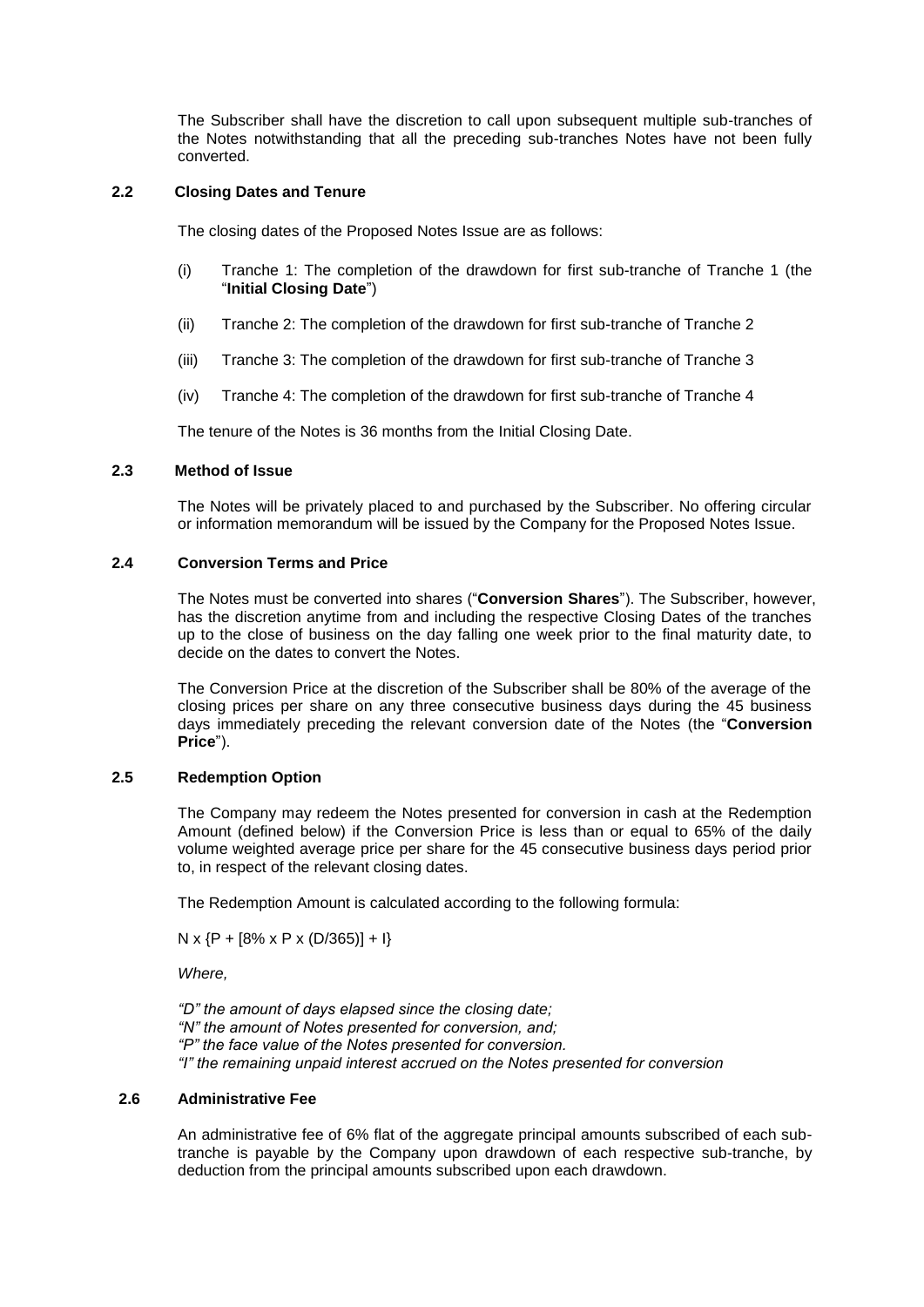## **2.7 Cancellation Fee**

The Company shall be liable to a cancellation fee of S\$50,000 should the Company decide not to proceed with the signing of the Subscription Agreement after signing of the Term Sheet, provided that such cancellation fee shall be waived if the Company does not obtain the requisite approval from Singapore Exchange Securities Trading Limited ("**SGX-ST**") and/or its shareholders.

### **2.8 Legal and other expense**

The Company shall pay for the Subscriber's legal costs in respect of the preparation of documentation related to the Term Sheet. The legal costs are to be paid by the Company regardless of whether the Proposed Notes Issue is consummated.

#### **2.9 Validity**

The terms and conditions in the Term Sheet shall be valid and effective until 31 August 2019 or such other date as the Subscriber and the Company may agree. For the avoidance of doubt, upon the lapse of the Term Sheet, the Term Sheet shall cease to be binding on all parties, other than the clauses relating to the cancellation fee, confidentiality, legal and other expenses and governing law, which shall continue to subsist.

#### **2.10 Rationale and Use of Proceeds**

The Company is undertaking the Proposed Notes Issue to strengthen its financial and general working capital. Prior to entering into the Proposed Notes Issue, the Directors had considered other funding alternatives. However, in view of the Group's current financial performance and position, the Group has not been able to secure other meaningful source of funding.

#### **3 DIRECTORS' VIEW**

The Board has explored various alternative sources of financing possibilities but was unable to obtain any alternative financing for the Group in view of its current financial position and performance. Thus, the Board is of the view that the Proposed Notes Issues is in the best interest of the Company and its shareholders as it will ensure the ability of the Group to continue to operate as a going concern.

The Directors are satisfied after the review of the Term Sheet and legal advice, that the execution of such term sheet and the issuance of the Notes and/or Conversion Shares will not contravene any laws and regulations and that the requisite approval from SGX-ST and the Company's Shareholders will be required.

#### **4 INTERESTS OF DIRECTORS AND CONTROLLING SHAREHOLDERS**

None of the Directors or controlling Shareholders of the Company or their respective associates has any interest, direct or indirect, in the Proposed Notes Issue, other than through their respective shareholdings in the Company. None of the Directors or controlling Shareholders of the Company or their respective associates has any connection (including business relationship) with the Subscriber.

#### **5 FURTHER INFORMATION**

Subject to the execution of the Subscription Agreement and the approval of the SGX-ST, the Company intends to seek shareholders' approval in relation to the Proposed Notes Issue and a circular to the Company's shareholders containing, inter alia, the notice of the extraordinary general meeting and details of the terms and conditions of the Proposed Notes Issue will be dispatched to the Company's shareholders in due course.